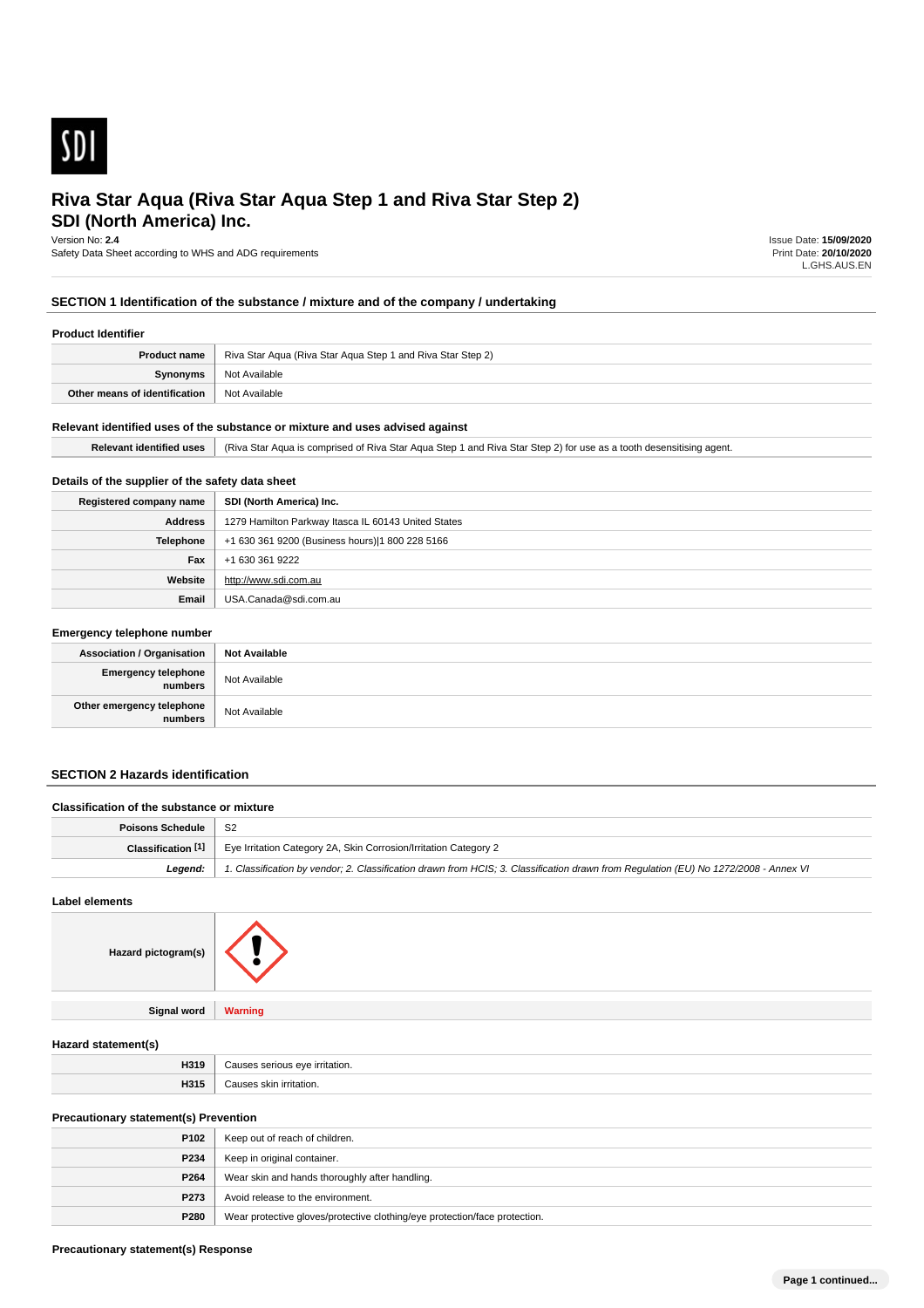| P363           | Wash contaminated clothing before reuse.                                                                                         |
|----------------|----------------------------------------------------------------------------------------------------------------------------------|
|                |                                                                                                                                  |
| P305+P351+P338 | IF IN EYES: Rinse cautiously with water for several minutes. Remove contact lenses, if present and easy to do. Continue rinsing. |
|                |                                                                                                                                  |
|                |                                                                                                                                  |
| P302+P352      | IF ON SKIN: Wash with plenty of water.                                                                                           |
| P301+P310      | If SWALLOWED: Immediately call a POISON CENTRE or doctor/physician.                                                              |
|                |                                                                                                                                  |

### **Precautionary statement(s) Storage**

**P405** Store locked up.

#### **Precautionary statement(s) Disposal**

**P501** Dispose of content according to local regulations.

#### **SECTION 3 Composition / information on ingredients**

#### **Substances**

See section below for composition of Mixtures

#### **Mixtures**

| <b>CAS No</b> | %[weight] | Name                                       |
|---------------|-----------|--------------------------------------------|
| Not Available | -         | Riva Star Aqua Step 1 contains:            |
| 7775-41-9     | 20-30     | silver(I) fluoride                         |
| 7697-37-2     | 2.5       | nitric acid                                |
| 7732-18-5     | balance   | water                                      |
| Not Available | -         | Riva Star Step 2 contains:                 |
| Not Available | 100       | Ingredients determined not to be hazardous |

### **SECTION 4 First aid measures**

#### **Description of first aid measures**

| <b>Eye Contact</b>  | Hold eyelids apart and flush the eye continuously with running water. Continue to flush until advised to stop by a Poisons Information Centre<br>(Australia 131 126), or a doctor, or for at least 15 minutes. |
|---------------------|----------------------------------------------------------------------------------------------------------------------------------------------------------------------------------------------------------------|
| <b>Skin Contact</b> | Remove contaminated clothing. Flush skin with running water.                                                                                                                                                   |
| Inhalation          | Not expected due to dose volume. If affected, remove from contaminated area.                                                                                                                                   |
| Ingestion           | Rinse mouth. Give a glass of milk or water. Contact a doctor or Poisons Information Centre.                                                                                                                    |

#### **Indication of any immediate medical attention and special treatment needed**

For acute or short term repeated exposures to strong acids:

- Airway problems may arise from laryngeal edema and inhalation exposure. Treat with 100% oxygen initially.
- **F** Respiratory distress may require cricothyroidotomy if endotracheal intubation is contraindicated by excessive swelling
- Intravenous lines should be established immediately in all cases where there is evidence of circulatory compromise.
- Strong acids produce a coagulation necrosis characterised by formation of a coagulum (eschar) as a result of the dessicating action of the acid on proteins in specific tissues. INGESTION:
- Immediate dilution (milk or water) within 30 minutes post ingestion is recommended.
- **DO NOT** attempt to neutralise the acid since exothermic reaction may extend the corrosive injury.
- Be careful to avoid further vomit since re-exposure of the mucosa to the acid is harmful. Limit fluids to one or two glasses in an adult.
- Charcoal has no place in acid management.
- Some authors suggest the use of lavage within 1 hour of ingestion.

SKIN:

- Skin lesions require copious saline irrigation. Treat chemical burns as thermal burns with non-adherent gauze and wrapping.
- Deep second-degree burns may benefit from topical silver sulfadiazine.

EYE:

- Eye injuries require retraction of the eyelids to ensure thorough irrigation of the conjuctival cul-de-sacs. Irrigation should last at least 20-30 minutes. **DO NOT** use neutralising agents or any other additives. Several litres of saline are required.
- ▶ Cycloplegic drops, (1% cyclopentolate for short-term use or 5% homatropine for longer term use) antibiotic drops, vasoconstrictive agents or artificial tears may be indicated dependent on the severity of the injury.
- Steroid eye drops should only be administered with the approval of a consulting ophthalmologist).

#### [Ellenhorn and Barceloux: Medical Toxicology]

For acute or short term repeated exposures to fluorides:

- Fluoride absorption from gastro-intestinal tract may be retarded by calcium salts, milk or antacids.
- Fluoride particulates or fume may be absorbed through the respiratory tract with 20-30% deposited at alveolar level.
- Peak serum levels are reached 30 mins. post-exposure; 50% appears in the urine within 24 hours.
- F For acute poisoning (endotracheal intubation if inadequate tidal volume), monitor breathing and evaluate/monitor blood pressure and pulse frequently since shock may supervene with little warning. Monitor ECG immediately; watch for arrhythmias and evidence of Q-T prolongation or T-wave changes. Maintain monitor. Treat shock vigorously with isotonic saline (in 5% glucose) to restore blood volume and enhance renal excretion.

Where evidence of hypocalcaemic or normocalcaemic tetany exists, calcium gluconate (10 ml of a 10% solution) is injected to avoid tachycardia.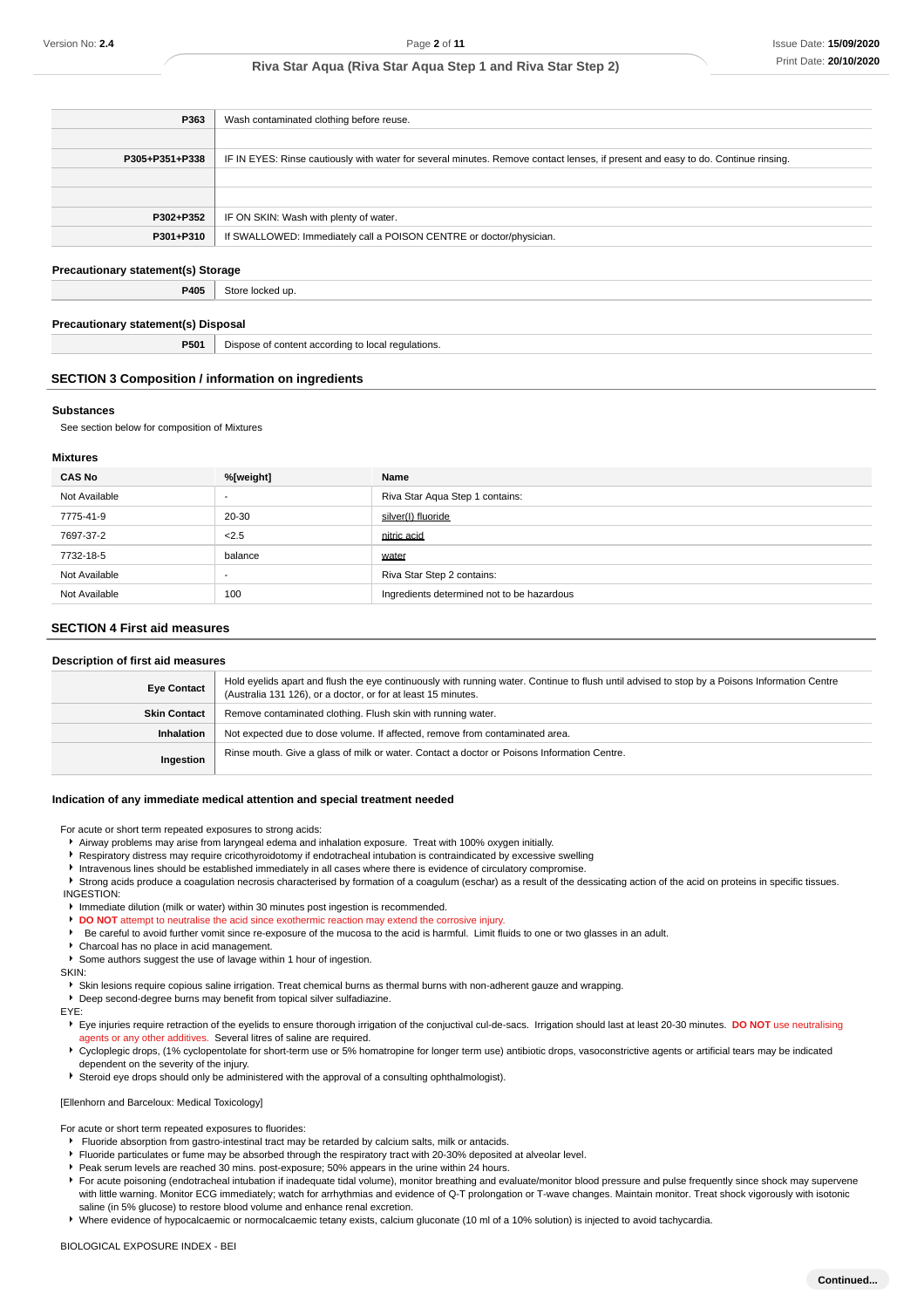These represent the determinants observed in specimens collected from a healthy worker exposed at the Exposure Standard (ES or TLV):

| Determinant        | Index              | Sampling Time  | Comments |
|--------------------|--------------------|----------------|----------|
| Fluorides in urine | 3 mg/gm creatinine | Prior to shift | B. NS    |
|                    | 10mg/gm creatinine | End of shift   | B. NS    |

B: Background levels occur in specimens collected from subjects **NOT** exposed

NS: Non-specific determinant; also observed after exposure to other exposures.

### **SECTION 5 Firefighting measures**

### **Extinguishing media**

- Foam.
- **P** Dry chemical powder.
- Carbon dioxide.

### **Special hazards arising from the substrate or mixture**

**Fire Incompatibility** None known.

#### **Advice for firefighters**

| <b>Fire Fighting</b>         | Alert Fire Brigade and tell them location and nature of hazard.<br>• Wear breathing apparatus plus protective gloves in the event of a fire.<br>▶ Prevent, by any means available, spillage from entering drains or water courses.<br>Use fire fighting procedures suitable for surrounding area.<br>DO NOT approach containers suspected to be hot.<br>• Cool fire exposed containers with water spray from a protected location.<br>If safe to do so, remove containers from path of fire.<br>Equipment should be thoroughly decontaminated after use. |
|------------------------------|----------------------------------------------------------------------------------------------------------------------------------------------------------------------------------------------------------------------------------------------------------------------------------------------------------------------------------------------------------------------------------------------------------------------------------------------------------------------------------------------------------------------------------------------------------|
| <b>Fire/Explosion Hazard</b> | $\blacktriangleright$ Non combustible.<br>Not considered a significant fire risk, however containers may burn.<br>Decomposition may produce toxic fumes of:<br>hydrogen fluoride and silver/silver oxides<br>May emit poisonous fumes.<br>May emit corrosive fumes.                                                                                                                                                                                                                                                                                      |
| <b>HAZCHEM</b>               | Not Applicable                                                                                                                                                                                                                                                                                                                                                                                                                                                                                                                                           |

### **SECTION 6 Accidental release measures**

#### **Personal precautions, protective equipment and emergency procedures**

See section 8

### **Environmental precautions**

See section 12

### **Methods and material for containment and cleaning up**

| <b>Minor Spills</b> | Control personal contact with the substance, by using protective equipment.<br>Contain and absorb spill with sand, earth, inert material or vermiculite.<br>▶ Wipe up.<br>Place in a suitable, labelled container for waste disposal.                                                                                                                                                                                                                                       |                    |        | Avoid breathing vapours and contact with skin and eyes. |                    |  |
|---------------------|-----------------------------------------------------------------------------------------------------------------------------------------------------------------------------------------------------------------------------------------------------------------------------------------------------------------------------------------------------------------------------------------------------------------------------------------------------------------------------|--------------------|--------|---------------------------------------------------------|--------------------|--|
|                     | Chemical Class:acidic compounds, inorganic<br>For release onto land: recommended sorbents listed in order of priority.                                                                                                                                                                                                                                                                                                                                                      |                    |        |                                                         |                    |  |
|                     | SORBENT<br><b>RANK</b><br><b>TYPE</b>                                                                                                                                                                                                                                                                                                                                                                                                                                       | <b>APPLICATION</b> |        | COLLECTION                                              | <b>LIMITATIONS</b> |  |
|                     | <b>LAND SPILL - SMALL</b>                                                                                                                                                                                                                                                                                                                                                                                                                                                   |                    |        |                                                         |                    |  |
|                     | foamed glass - pillows                                                                                                                                                                                                                                                                                                                                                                                                                                                      | $\mathbf{1}$       | throw  | pitchfork                                               | R, P, DGC, RT      |  |
|                     | expanded mineral - particulate                                                                                                                                                                                                                                                                                                                                                                                                                                              | 2                  | shovel | shovel                                                  | R, I, W, P, DGC    |  |
|                     | foamed glass - particulate                                                                                                                                                                                                                                                                                                                                                                                                                                                  | 2                  | shovel | shovel                                                  | R, W, P, DGC       |  |
|                     | <b>LAND SPILL - MEDIUM</b>                                                                                                                                                                                                                                                                                                                                                                                                                                                  |                    |        |                                                         |                    |  |
|                     | expanded mineral -particulate                                                                                                                                                                                                                                                                                                                                                                                                                                               | $\mathbf{1}$       | blower | skiploader                                              | R, I, W, P, DGC    |  |
| <b>Major Spills</b> | foamed glass- particulate                                                                                                                                                                                                                                                                                                                                                                                                                                                   | 2                  | blower | skiploader                                              | R, W, P, DGC       |  |
|                     | foamed glass - particulate                                                                                                                                                                                                                                                                                                                                                                                                                                                  | 3                  | throw  | skiploader                                              | R, W, P, DGC       |  |
|                     | Legend<br>DGC: Not effective where ground cover is dense<br>R: Not reusable<br>I: Not incinerable<br>P: Effectiveness reduced when rainy<br>RT:Not effective where terrain is rugged<br>SS: Not for use within environmentally sensitive sites<br>W: Effectiveness reduced when windy<br>Reference: Sorbents for Liquid Hazardous Substance Cleanup and Control;<br>R.W Melvold et al: Pollution Technology Review No. 150: Noyes Data Corporation 1988<br>Moderate hazard. |                    |        |                                                         |                    |  |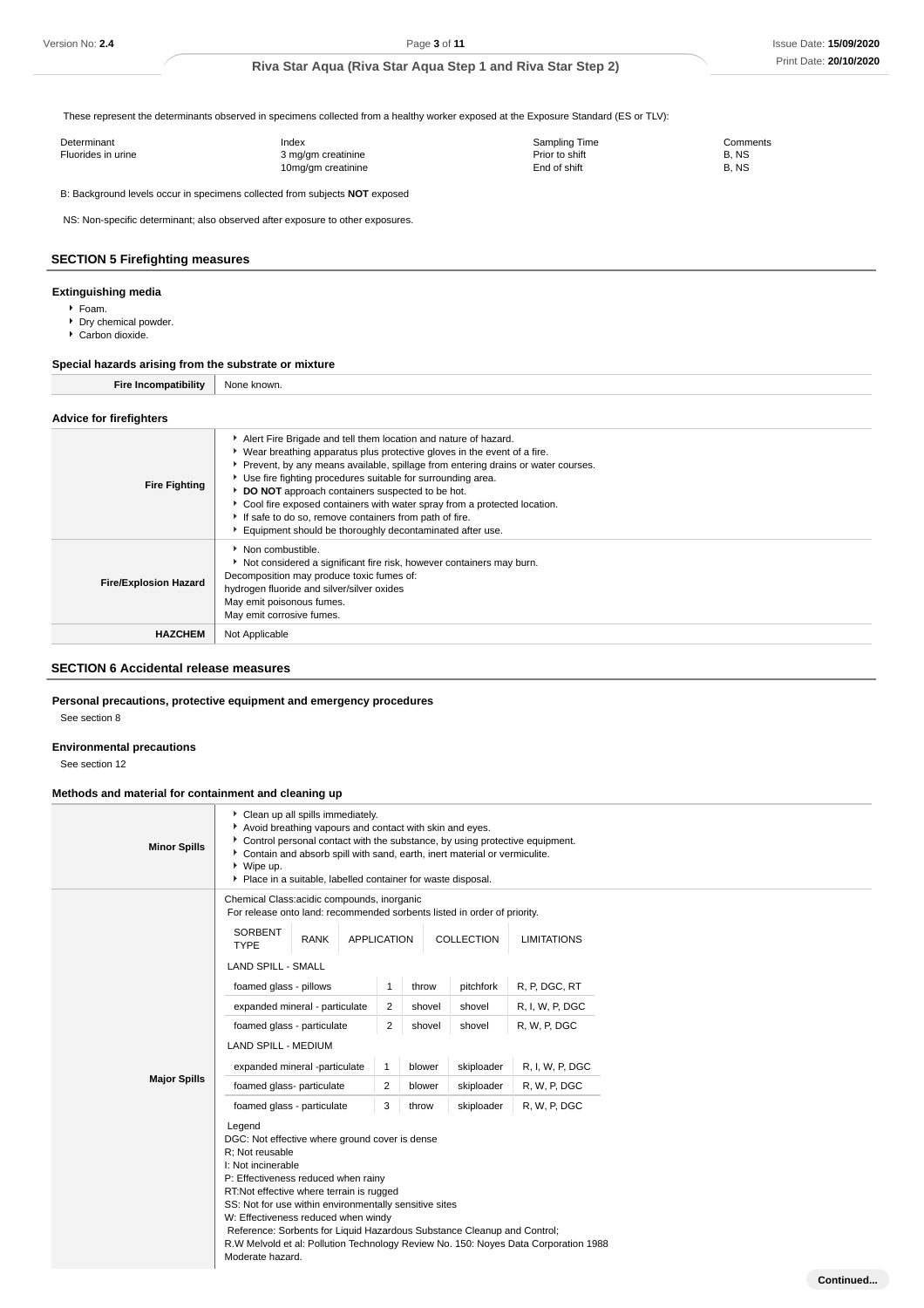| Clear area of personnel and move upwind.                                                                                |
|-------------------------------------------------------------------------------------------------------------------------|
| Alert Fire Brigade and tell them location and nature of hazard.                                                         |
| ▶ Wear breathing apparatus plus protective gloves.                                                                      |
| Prevent, by any means available, spillage from entering drains or water course.                                         |
| Stop leak if safe to do so.                                                                                             |
| Contain spill with sand, earth or vermiculite.                                                                          |
| Collect recoverable product into labelled containers for recycling.                                                     |
| Neutralise/decontaminate residue (see Section 13 for specific agent).                                                   |
| Collect solid residues and seal in labelled drums for disposal.                                                         |
| Wash area and prevent runoff into drains.                                                                               |
| After clean up operations, decontaminate and launder all protective clothing and equipment before storing and re-using. |
| If contamination of drains or waterways occurs, advise emergency services.                                              |

Personal Protective Equipment advice is contained in Section 8 of the SDS.

### **SECTION 7 Handling and storage**

| Precautions for safe handling |                                                                                                                                                                                                                                                                                                                                                                                                                                                                                                                                                                                                                                                                                                                                                                                                                                                                                         |
|-------------------------------|-----------------------------------------------------------------------------------------------------------------------------------------------------------------------------------------------------------------------------------------------------------------------------------------------------------------------------------------------------------------------------------------------------------------------------------------------------------------------------------------------------------------------------------------------------------------------------------------------------------------------------------------------------------------------------------------------------------------------------------------------------------------------------------------------------------------------------------------------------------------------------------------|
| Safe handling                 | Avoid all personal contact, including inhalation.<br>▶ Wear protective clothing when risk of exposure occurs.<br>Use in a well-ventilated area.<br>Avoid contact with moisture.<br>Avoid contact with incompatible materials.<br><b>When handling, DO NOT eat, drink or smoke.</b><br>▶ Keep containers securely sealed when not in use.<br>Avoid physical damage to containers.<br>Always wash hands with soap and water after handling.<br>► Work clothes should be laundered separately. Launder contaminated clothing before re-use.<br>Use good occupational work practice.<br>• Observe manufacturer's storage and handling recommendations contained within this SDS.<br>Atmosphere should be regularly checked against established exposure standards to ensure safe working conditions are maintained.<br>DO NOT allow clothing wet with material to stay in contact with skin |
| <b>Other information</b>      | Follow instruction for use. The product should be supplied to or handled by dental professionals. Do not get in eyes, on skin or clothing.                                                                                                                                                                                                                                                                                                                                                                                                                                                                                                                                                                                                                                                                                                                                              |

### **Conditions for safe storage, including any incompatibilities**

| Suitable container      | Store in a cool place at temperatures between 2-25°C away from direct<br>light.<br><b>DO NOT</b> repack. Use containers supplied by manufacturer only |
|-------------------------|-------------------------------------------------------------------------------------------------------------------------------------------------------|
| Storage incompatibility | Avoid reaction with strong acids and oxidising agents.                                                                                                |

#### **SECTION 8 Exposure controls / personal protection**

#### **Control parameters**

#### I **Occupational Exposure Limits (OEL)**

#### **INGREDIENT DATA**

| Source                       | Ingredient         | <b>Material name</b>              | TWA                   | <b>STEL</b>       | Peak          | <b>Notes</b>  |
|------------------------------|--------------------|-----------------------------------|-----------------------|-------------------|---------------|---------------|
| Australia Exposure Standards | silver(I) fluoride | Fluorides (as F)                  | $2.5 \text{ mg/m}$ 3  | Not Available     | Not Available | Not Available |
| Australia Exposure Standards | silver(I) fluoride | Silver, soluble compounds (as Aq) | $0.01 \text{ mg/m}$ 3 | Not Available     | Not Available | Not Available |
| Australia Exposure Standards | nitric acid        | Nitric acid                       | 2 ppm / 5.2 mg/m3     | 10 mg/m $3/4$ ppm | Not Available | Not Available |

### **Emergency Limits**

| Ingredient         | <b>Material name</b> | TEEL-1        | TEEL-2              | TEEL-3        |
|--------------------|----------------------|---------------|---------------------|---------------|
| nitric acid        | Nitric acid          | Not Available | Not Available       | Not Available |
|                    |                      |               |                     |               |
| Ingredient         | <b>Original IDLH</b> |               | <b>Revised IDLH</b> |               |
| silver(I) fluoride | $10 \text{ mg/m}$    |               | Not Available       |               |
| nitric acid        | 25 ppm               |               | Not Available       |               |
| water              | Not Available        |               | Not Available       |               |

### **MATERIAL DATA**

The adopted TLV-TWA for silver dust and fumes is 0.1 mg/m3 and for the more toxic soluble silver compounds the adopted value is 0.01 mg/m3. Cases of argyria (a slate to blue-grey discolouration of epithelial tissues) have been recorded when workers were exposed to silver nitrate at concentrations of 0.1 mg/m3 (as silver). Exposure to very high concentrations of silver fume has caused diffuse pulmonary fibrosis. Percutaneous absorption of silver compounds is reported to have resulted in allergy. Based on a 25% retention upon inhalation and a 10 m3/day respiratory volume, exposure to 0.1 mg/m3 (TWA) would result in total deposition of no more than 1.5 gms in 25 years. For nitric acid:

Odour Threshold Value: 0.27 ppm (detection)

NOTE: Detector tubes for nitric acid, measuring in excess of 5 ppm, are commercially available.

The TLV-TWA is protective against corrosion of the skin, tissue and other membranes, against irritation to the eyes and mucous membranes, and against acute pulmonary oedema or chronic obstructive lung disease. It is not clear whether the TLV-TWA and STEL values will prevent potentiation of the toxicity of inhaled nitrogen dioxide.

### **Exposure controls**

|                         | Engineering controls are used to remove a hazard or place a barrier between the worker and the hazard. Well-designed engineering controls can |  |  |
|-------------------------|-----------------------------------------------------------------------------------------------------------------------------------------------|--|--|
| Appropriate engineering | be highly effective in protecting workers and will typically be independent of worker interactions to provide this high level of protection.  |  |  |
| controls                | The basic types of engineering controls are:                                                                                                  |  |  |
|                         | Process controls which involve changing the way a job activity or process is done to reduce the risk.                                         |  |  |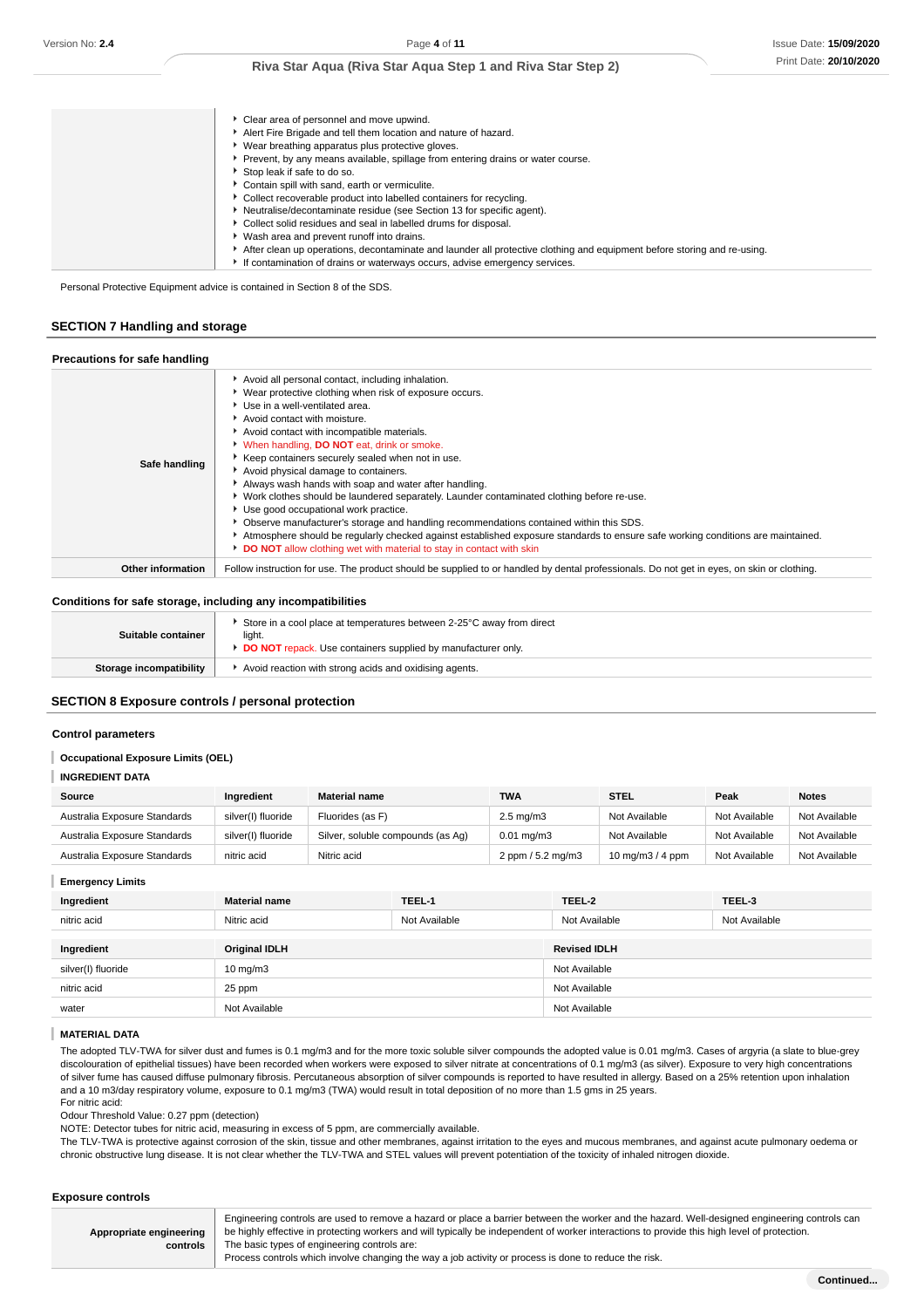**Personal protection**

### **Riva Star Aqua (Riva Star Aqua Step 1 and Riva Star Step 2)**

Enclosure and/or isolation of emission source which keeps a selected hazard "physically" away from the worker and ventilation that strategically "adds" and "removes" air in the work environment. Ventilation can remove or dilute an air contaminant if designed properly. The design of a ventilation system must match the particular process and chemical or contaminant in use. Employers may need to use multiple types of controls to prevent employee overexposure.

Local exhaust ventilation usually required. If risk of overexposure exists, wear approved respirator. Correct fit is essential to obtain adequate protection. Supplied-air type respirator may be required in special circumstances. Correct fit is essential to ensure adequate protection. An approved self contained breathing apparatus (SCBA) may be required in some situations.

Provide adequate ventilation in warehouse or closed storage area. Air contaminants generated in the workplace possess varying "escape" velocities which, in turn, determine the "capture velocities" of fresh circulating air required to effectively remove the contaminant.

| <b>Type of Contaminant:</b>                                                                                                                                                                                            |  | Air Speed:                          |
|------------------------------------------------------------------------------------------------------------------------------------------------------------------------------------------------------------------------|--|-------------------------------------|
| solvent, vapours, degreasing etc., evaporating from tank (in still air).                                                                                                                                               |  | $0.25 - 0.5$ m/s<br>(50-100 f/min.) |
| aerosols, fumes from pouring operations, intermittent container filling, low speed conveyer transfers, welding, spray<br>drift, plating acid fumes, pickling (released at low velocity into zone of active generation) |  | 0.5-1 m/s (100-200<br>$f/min.$ )    |
| direct spray, spray painting in shallow booths, drum filling, conveyer loading, crusher dusts, gas discharge (active<br>generation into zone of rapid air motion)                                                      |  | 1-2.5 m/s (200-500<br>$f/min.$ )    |
| grinding, abrasive blasting, tumbling, high speed wheel generated dusts (released at high initial velocity into zone of<br>very high rapid air motion).                                                                |  | $2.5 - 10$ m/s<br>(500-2000 f/min.) |
| Within each range the appropriate value depends on:                                                                                                                                                                    |  |                                     |
| Lower end of the range<br>Upper end of the range                                                                                                                                                                       |  |                                     |

| Lower end of the range                                     | Upper end of the range           |
|------------------------------------------------------------|----------------------------------|
| 1: Room air currents minimal or favourable to capture      | 1: Disturbing room air currents  |
| 2: Contaminants of low toxicity or of nuisance value only. | 2: Contaminants of high toxicity |
| 3: Intermittent, low production.                           | 3: High production, heavy use    |
| 4: Large hood or large air mass in motion                  | 4: Small hood-local control only |

Simple theory shows that air velocity falls rapidly with distance away from the opening of a simple extraction pipe. Velocity generally decreases with the square of distance from the extraction point (in simple cases). Therefore the air speed at the extraction point should be adjusted, accordingly, after reference to distance from the contaminating source. The air velocity at the extraction fan, for example, should be a minimum of 1-2 m/s (200-400 f/min) for extraction of solvents generated in a tank 2 meters distant from the extraction point. Other mechanical considerations, producing performance deficits within the extraction apparatus, make it essential that theoretical air velocities are multiplied by factors of 10 or more when extraction systems are installed or used.

|  |  | -<br>- |  |
|--|--|--------|--|

| Eye and face protection | Safety glasses with side shields.<br>Chemical goggles.<br>Contact lenses may pose a special hazard; soft contact lenses may absorb and concentrate irritants. A written policy document, describing<br>the wearing of lenses or restrictions on use, should be created for each workplace or task. This should include a review of lens absorption<br>and adsorption for the class of chemicals in use and an account of injury experience. Medical and first-aid personnel should be trained in<br>their removal and suitable equipment should be readily available. In the event of chemical exposure, begin eye irrigation immediately and<br>remove contact lens as soon as practicable. Lens should be removed at the first signs of eye redness or irritation - lens should be removed in<br>a clean environment only after workers have washed hands thoroughly. [CDC NIOSH Current Intelligence Bulletin 59], [AS/NZS 1336 or<br>national equivalent]                                                                                                                                                                                                                                                                                                                                                                                                                                                                                                                                                                                                                                                                                                                                                                                                                                                                                                                                                                                                                                                                                                                                                                                                                                                                                                                                                                                                                                                                                                                                                                                                                                                                                                                                                                                                                                                                                                                                                                        |
|-------------------------|--------------------------------------------------------------------------------------------------------------------------------------------------------------------------------------------------------------------------------------------------------------------------------------------------------------------------------------------------------------------------------------------------------------------------------------------------------------------------------------------------------------------------------------------------------------------------------------------------------------------------------------------------------------------------------------------------------------------------------------------------------------------------------------------------------------------------------------------------------------------------------------------------------------------------------------------------------------------------------------------------------------------------------------------------------------------------------------------------------------------------------------------------------------------------------------------------------------------------------------------------------------------------------------------------------------------------------------------------------------------------------------------------------------------------------------------------------------------------------------------------------------------------------------------------------------------------------------------------------------------------------------------------------------------------------------------------------------------------------------------------------------------------------------------------------------------------------------------------------------------------------------------------------------------------------------------------------------------------------------------------------------------------------------------------------------------------------------------------------------------------------------------------------------------------------------------------------------------------------------------------------------------------------------------------------------------------------------------------------------------------------------------------------------------------------------------------------------------------------------------------------------------------------------------------------------------------------------------------------------------------------------------------------------------------------------------------------------------------------------------------------------------------------------------------------------------------------------------------------------------------------------------------------------------------------------|
| <b>Skin protection</b>  | See Hand protection below                                                                                                                                                                                                                                                                                                                                                                                                                                                                                                                                                                                                                                                                                                                                                                                                                                                                                                                                                                                                                                                                                                                                                                                                                                                                                                                                                                                                                                                                                                                                                                                                                                                                                                                                                                                                                                                                                                                                                                                                                                                                                                                                                                                                                                                                                                                                                                                                                                                                                                                                                                                                                                                                                                                                                                                                                                                                                                            |
| Hands/feet protection   | ▶ Wear chemical protective gloves, e.g. PVC.<br>• Wear safety footwear or safety gumboots, e.g. Rubber<br>The selection of suitable gloves does not only depend on the material, but also on further marks of quality which vary from manufacturer to<br>manufacturer. Where the chemical is a preparation of several substances, the resistance of the glove material can not be calculated in advance<br>and has therefore to be checked prior to the application.<br>The exact break through time for substances has to be obtained from the manufacturer of the protective gloves and has to be observed when<br>making a final choice.<br>Personal hygiene is a key element of effective hand care. Gloves must only be worn on clean hands. After using gloves, hands should be<br>washed and dried thoroughly. Application of a non-perfumed moisturiser is recommended.<br>Suitability and durability of glove type is dependent on usage. Important factors in the selection of gloves include:<br>frequency and duration of contact,<br>chemical resistance of glove material,<br>٠<br>glove thickness and<br>dexterity<br>Select gloves tested to a relevant standard (e.g. Europe EN 374, US F739, AS/NZS 2161.1 or national equivalent).<br>When prolonged or frequently repeated contact may occur, a glove with a protection class of 5 or higher (breakthrough time greater than<br>240 minutes according to EN 374, AS/NZS 2161.10.1 or national equivalent) is recommended.<br>When only brief contact is expected, a glove with a protection class of 3 or higher (breakthrough time greater than 60 minutes according to<br>EN 374, AS/NZS 2161.10.1 or national equivalent) is recommended.<br>Some glove polymer types are less affected by movement and this should be taken into account when considering gloves for long-term<br>٠<br>use.<br>Contaminated gloves should be replaced.<br>As defined in ASTM F-739-96 in any application, gloves are rated as:<br>Excellent when breakthrough time > 480 min<br>Good when breakthrough time > 20 min<br>$\cdot$<br>Fair when breakthrough time < 20 min<br>$\cdot$<br>Poor when glove material degrades<br>For general applications, gloves with a thickness typically greater than 0.35 mm, are recommended.<br>It should be emphasised that glove thickness is not necessarily a good predictor of glove resistance to a specific chemical, as the permeation<br>efficiency of the glove will be dependent on the exact composition of the glove material. Therefore, glove selection should also be based on<br>consideration of the task requirements and knowledge of breakthrough times.<br>Glove thickness may also vary depending on the glove manufacturer, the glove type and the glove model. Therefore, the manufacturers'<br>technical data should always be taken into account to ensure selection of the most appropriate glove for the task. |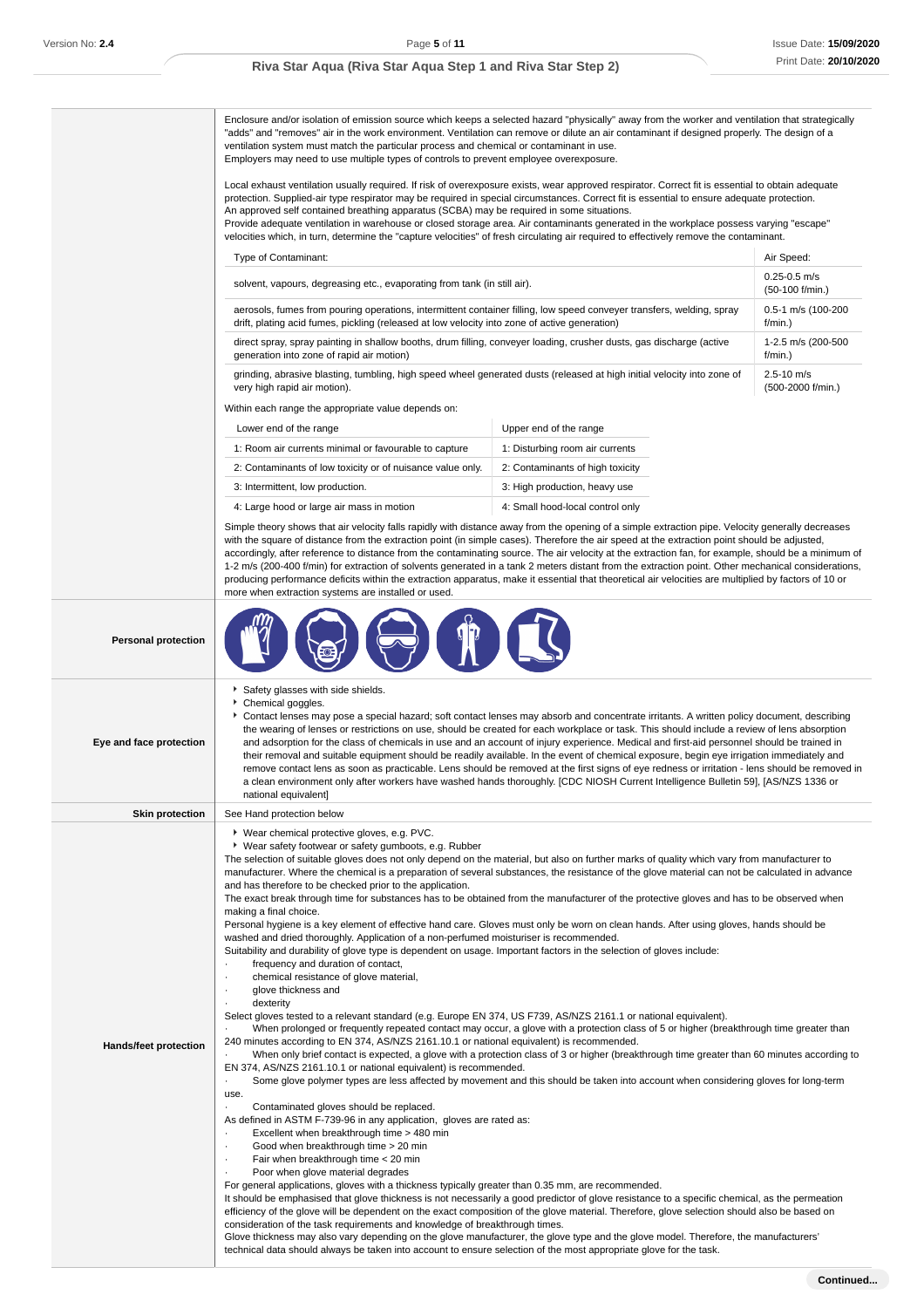|                        | Note: Depending on the activity being conducted, gloves of varying thickness may be required for specific tasks. For example:<br>Thinner gloves (down to 0.1 mm or less) may be required where a high degree of manual dexterity is needed. However, these gloves are<br>only likely to give short duration protection and would normally be just for single use applications, then disposed of.<br>Thicker gloves (up to 3 mm or more) may be required where there is a mechanical (as well as a chemical) risk i.e. where there is abrasion<br>or puncture potential<br>Gloves must only be worn on clean hands. After using gloves, hands should be washed and dried thoroughly. Application of a non-perfumed<br>moisturiser is recommended. |
|------------------------|--------------------------------------------------------------------------------------------------------------------------------------------------------------------------------------------------------------------------------------------------------------------------------------------------------------------------------------------------------------------------------------------------------------------------------------------------------------------------------------------------------------------------------------------------------------------------------------------------------------------------------------------------------------------------------------------------------------------------------------------------|
| <b>Body protection</b> | See Other protection below                                                                                                                                                                                                                                                                                                                                                                                                                                                                                                                                                                                                                                                                                                                       |
| Other protection       | • Overalls.<br>P.V.C apron.<br><b>Barrier cream.</b><br>Skin cleansing cream.<br>Eye wash unit.                                                                                                                                                                                                                                                                                                                                                                                                                                                                                                                                                                                                                                                  |

#### **Respiratory protection**

Particulate. (AS/NZS 1716 & 1715, EN 143:2000 & 149:001, ANSI Z88 or national equivalent)

Where the concentration of gas/particulates in the breathing zone, approaches or exceeds the "Exposure Standard" (or ES), respiratory protection is required. Degree of protection varies with both face-piece and Class of filter; the nature of protection varies with Type of filter.

| <b>Required Minimum Protection Factor</b> | <b>Half-Face Respirator</b> | <b>Full-Face Respirator</b> | <b>Powered Air Respirator</b> |
|-------------------------------------------|-----------------------------|-----------------------------|-------------------------------|
| up to $10 \times ES$                      | -AUS P2                     |                             | -PAPR-AUS / Class 1 P2        |
| up to $50 \times ES$                      | $\sim$                      | -AUS / Class 1 P2           |                               |
| up to $100 \times ES$                     |                             | $-2P2$                      | -PAPR-2 P2 $\land$            |

^ - Full-face

A(All classes) = Organic vapours, B AUS or B1 = Acid gasses, B2 = Acid gas or hydrogen cyanide(HCN), B3 = Acid gas or hydrogen cyanide(HCN), E = Sulfur dioxide(SO2), G = Agricultural chemicals, K = Ammonia(NH3), Hg = Mercury, NO = Oxides of nitrogen, MB = Methyl bromide, AX = Low boiling point organic compounds(below 65 degC)

#### **SECTION 9 Physical and chemical properties**

#### **Information on basic physical and chemical properties**

| Appearance                                      | Clear colourless liquid with no odour; mixes with water. |                                            |                |
|-------------------------------------------------|----------------------------------------------------------|--------------------------------------------|----------------|
|                                                 |                                                          |                                            |                |
| <b>Physical state</b>                           | Liquid                                                   | Relative density (Water = 1)               | Not Available  |
| Odour                                           | Not Available                                            | Partition coefficient n-octanol<br>/ water | Not Available  |
| <b>Odour threshold</b>                          | Not Available                                            | Auto-ignition temperature (°C)             | Not Applicable |
| pH (as supplied)                                | Not Available                                            | Decomposition temperature                  | Not Available  |
| Melting point / freezing point<br>(°C)          | Not Applicable                                           | Viscosity (cSt)                            | Not Available  |
| Initial boiling point and boiling<br>range (°C) | Not Available                                            | Molecular weight (g/mol)                   | Not Applicable |
| Flash point (°C)                                | Not Applicable                                           | <b>Taste</b>                               | Not Available  |
| <b>Evaporation rate</b>                         | Not Available                                            | <b>Explosive properties</b>                | Not Available  |
| <b>Flammability</b>                             | Not Applicable                                           | <b>Oxidising properties</b>                | Not Available  |
| Upper Explosive Limit (%)                       | Not Applicable                                           | Surface Tension (dyn/cm or<br>mN/m         | Not Available  |
| Lower Explosive Limit (%)                       | Not Applicable                                           | <b>Volatile Component (%vol)</b>           | Not Available  |
| Vapour pressure (kPa)                           | Not Available                                            | Gas group                                  | Not Available  |
| Solubility in water                             | Miscible                                                 | pH as a solution (1%)                      | Not Available  |
| Vapour density (Air = 1)                        | Not Available                                            | VOC g/L                                    | Not Available  |

#### **SECTION 10 Stability and reactivity**

| <b>Reactivity</b>                          | See section 7                                                                                                                        |
|--------------------------------------------|--------------------------------------------------------------------------------------------------------------------------------------|
| <b>Chemical stability</b>                  | • Unstable in the presence of incompatible materials.<br>▶ Product is considered stable.<br>Hazardous polymerisation will not occur. |
| Possibility of hazardous<br>reactions      | See section 7                                                                                                                        |
| <b>Conditions to avoid</b>                 | See section 7                                                                                                                        |
| Incompatible materials                     | See section 7                                                                                                                        |
| <b>Hazardous decomposition</b><br>products | See section 5                                                                                                                        |

### **SECTION 11 Toxicological information**

#### **Information on toxicological effects**

|  | Inhaled |  |  |
|--|---------|--|--|

Limited evidence or practical experience suggests that the material may produce irritation of the respiratory system, in a significant number of individuals, following inhalation. In contrast to most organs, the lung is able to respond to a chemical insult by first removing or neutralising the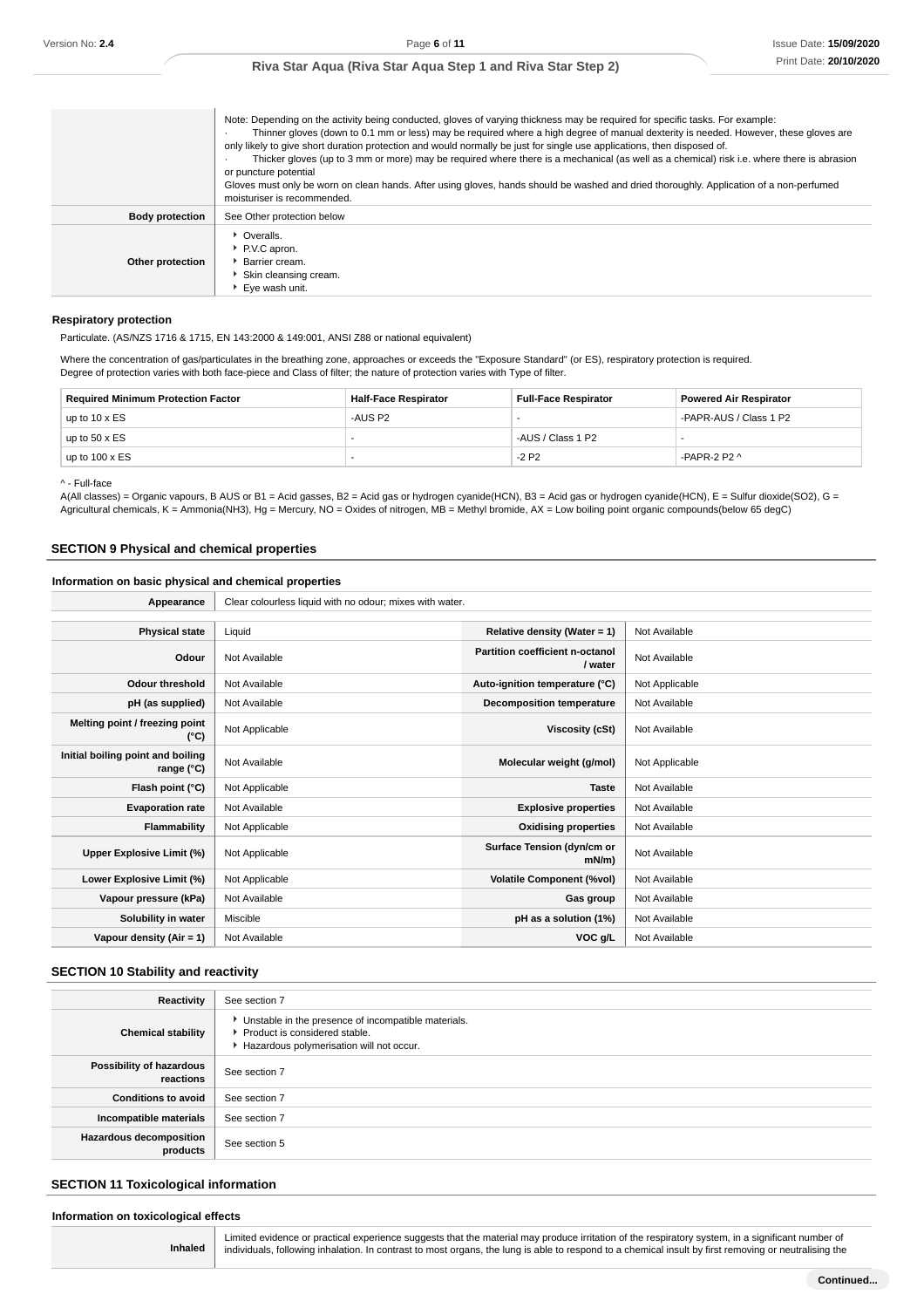|                           | may however, produce further lung damage resulting in the impairment of gas exchange, the primary function of the lungs. Respiratory tract<br>system.                                                                                                                                                                                                                                                                                                                                                                                                                                                                                                                                                                                                                                                                                                                                                                                                                                                                                                                                                                                                                                                                                            | irritant and then repairing the damage. The repair process, which initially evolved to protect mammalian lungs from foreign matter and antigens,<br>irritation often results in an inflammatory response involving the recruitment and activation of many cell types, mainly derived from the vascular |
|---------------------------|--------------------------------------------------------------------------------------------------------------------------------------------------------------------------------------------------------------------------------------------------------------------------------------------------------------------------------------------------------------------------------------------------------------------------------------------------------------------------------------------------------------------------------------------------------------------------------------------------------------------------------------------------------------------------------------------------------------------------------------------------------------------------------------------------------------------------------------------------------------------------------------------------------------------------------------------------------------------------------------------------------------------------------------------------------------------------------------------------------------------------------------------------------------------------------------------------------------------------------------------------|--------------------------------------------------------------------------------------------------------------------------------------------------------------------------------------------------------------------------------------------------------------------------------------------------------|
| Ingestion                 | The material is not thought to produce adverse health effects following ingestion (as classified by EC Directives using animal models).<br>requires that exposure be kept to a minimum.                                                                                                                                                                                                                                                                                                                                                                                                                                                                                                                                                                                                                                                                                                                                                                                                                                                                                                                                                                                                                                                          | Nevertheless, adverse systemic effects have been produced following exposure of animals by at least one other route and good hygiene practice                                                                                                                                                          |
| <b>Skin Contact</b>       | Evidence exists, or practical experience predicts, that the material either produces inflammation of the skin in a substantial number of individuals<br>following direct contact, and/or produces significant inflammation when applied to the healthy intact skin of animals, for up to four hours, such<br>inflammation being present twenty-four hours or more after the end of the exposure period. Skin irritation may also be present after prolonged or<br>repeated exposure; this may result in a form of contact dermatitis (nonallergic). The dermatitis is often characterised by skin redness (erythema)<br>and swelling (oedema) which may progress to blistering (vesiculation), scaling and thickening of the epidermis. At the microscopic level there<br>may be intercellular oedema of the spongy layer of the skin (spongiosis) and intracellular oedema of the epidermis.<br>Open cuts, abraded or irritated skin should not be exposed to this material<br>Entry into the blood-stream through, for example, cuts, abrasions, puncture wounds or lesions, may produce systemic injury with harmful effects.<br>Examine the skin prior to the use of the material and ensure that any external damage is suitably protected. |                                                                                                                                                                                                                                                                                                        |
| Eye                       | produce significant ocular lesions which are present twenty-four hours or more after instillation into the eye(s) of experimental animals.<br>Repeated or prolonged eye contact may cause inflammation characterised by temporary redness (similar to windburn) of the conjunctiva<br>(conjunctivitis); temporary impairment of vision and/or other transient eye damage/ulceration may occur.                                                                                                                                                                                                                                                                                                                                                                                                                                                                                                                                                                                                                                                                                                                                                                                                                                                   | Evidence exists, or practical experience predicts, that the material may cause eye irritation in a substantial number of individuals and/or may                                                                                                                                                        |
| Chronic                   | Limited evidence suggests that repeated or long-term occupational exposure may produce cumulative health effects involving organs or<br>biochemical systems.                                                                                                                                                                                                                                                                                                                                                                                                                                                                                                                                                                                                                                                                                                                                                                                                                                                                                                                                                                                                                                                                                     |                                                                                                                                                                                                                                                                                                        |
| Riva Star Aqua (Riva Star |                                                                                                                                                                                                                                                                                                                                                                                                                                                                                                                                                                                                                                                                                                                                                                                                                                                                                                                                                                                                                                                                                                                                                                                                                                                  |                                                                                                                                                                                                                                                                                                        |
| Aqua Step 1 and Riva Star | <b>TOXICITY</b>                                                                                                                                                                                                                                                                                                                                                                                                                                                                                                                                                                                                                                                                                                                                                                                                                                                                                                                                                                                                                                                                                                                                                                                                                                  | <b>IRRITATION</b>                                                                                                                                                                                                                                                                                      |
| Step 2)                   | Not Available                                                                                                                                                                                                                                                                                                                                                                                                                                                                                                                                                                                                                                                                                                                                                                                                                                                                                                                                                                                                                                                                                                                                                                                                                                    | Not Available                                                                                                                                                                                                                                                                                          |
|                           | <b>TOXICITY</b>                                                                                                                                                                                                                                                                                                                                                                                                                                                                                                                                                                                                                                                                                                                                                                                                                                                                                                                                                                                                                                                                                                                                                                                                                                  | <b>IRRITATION</b>                                                                                                                                                                                                                                                                                      |
| silver(I) fluoride        | Not Available                                                                                                                                                                                                                                                                                                                                                                                                                                                                                                                                                                                                                                                                                                                                                                                                                                                                                                                                                                                                                                                                                                                                                                                                                                    | Not Available                                                                                                                                                                                                                                                                                          |
|                           | <b>TOXICITY</b>                                                                                                                                                                                                                                                                                                                                                                                                                                                                                                                                                                                                                                                                                                                                                                                                                                                                                                                                                                                                                                                                                                                                                                                                                                  | <b>IRRITATION</b>                                                                                                                                                                                                                                                                                      |
|                           | $=430 \text{ mg/kg}^{[2]}$                                                                                                                                                                                                                                                                                                                                                                                                                                                                                                                                                                                                                                                                                                                                                                                                                                                                                                                                                                                                                                                                                                                                                                                                                       | Eye: adverse effect observed (irritating)[1]                                                                                                                                                                                                                                                           |
| nitric acid               | 50500 mg/kg[2]                                                                                                                                                                                                                                                                                                                                                                                                                                                                                                                                                                                                                                                                                                                                                                                                                                                                                                                                                                                                                                                                                                                                                                                                                                   | Skin: adverse effect observed (corrosive)[1]                                                                                                                                                                                                                                                           |
|                           | Inhalation (rat) LC50: 0.13 mg/l/4h <sup>[2]</sup>                                                                                                                                                                                                                                                                                                                                                                                                                                                                                                                                                                                                                                                                                                                                                                                                                                                                                                                                                                                                                                                                                                                                                                                               |                                                                                                                                                                                                                                                                                                        |
|                           | <b>TOXICITY</b>                                                                                                                                                                                                                                                                                                                                                                                                                                                                                                                                                                                                                                                                                                                                                                                                                                                                                                                                                                                                                                                                                                                                                                                                                                  | <b>IRRITATION</b>                                                                                                                                                                                                                                                                                      |
| water                     | Oral (rat) LD50: >90000 mg/kg <sup>[2]</sup>                                                                                                                                                                                                                                                                                                                                                                                                                                                                                                                                                                                                                                                                                                                                                                                                                                                                                                                                                                                                                                                                                                                                                                                                     | Not Available                                                                                                                                                                                                                                                                                          |
| Legend:                   | specified data extracted from RTECS - Register of Toxic Effect of chemical Substances                                                                                                                                                                                                                                                                                                                                                                                                                                                                                                                                                                                                                                                                                                                                                                                                                                                                                                                                                                                                                                                                                                                                                            | 1. Value obtained from Europe ECHA Registered Substances - Acute toxicity 2.* Value obtained from manufacturer's SDS. Unless otherwise                                                                                                                                                                 |

|                                                                                                         | Oral (?) LD50: 50-500 mg/kg * [Various Manufacturers]                                                                                                                                                                                                                                                                                                                                                                                                                                                                                                                                                                                                                                                                                                                                                                                                                                                                                                                                                                                                                                                                                                                                                                                                                                                                                         |
|---------------------------------------------------------------------------------------------------------|-----------------------------------------------------------------------------------------------------------------------------------------------------------------------------------------------------------------------------------------------------------------------------------------------------------------------------------------------------------------------------------------------------------------------------------------------------------------------------------------------------------------------------------------------------------------------------------------------------------------------------------------------------------------------------------------------------------------------------------------------------------------------------------------------------------------------------------------------------------------------------------------------------------------------------------------------------------------------------------------------------------------------------------------------------------------------------------------------------------------------------------------------------------------------------------------------------------------------------------------------------------------------------------------------------------------------------------------------|
|                                                                                                         | The material may produce severe irritation to the eye causing pronounced inflammation. Repeated or prolonged exposure to irritants may<br>produce conjunctivitis.                                                                                                                                                                                                                                                                                                                                                                                                                                                                                                                                                                                                                                                                                                                                                                                                                                                                                                                                                                                                                                                                                                                                                                             |
|                                                                                                         | The material may produce respiratory tract irritation. Symptoms of pulmonary irritation may include coughing, wheezing, laryngitis, shortness of<br>breath, headache, nausea, and a burning sensation.                                                                                                                                                                                                                                                                                                                                                                                                                                                                                                                                                                                                                                                                                                                                                                                                                                                                                                                                                                                                                                                                                                                                        |
|                                                                                                         | Unlike most organs, the lung can respond to a chemical insult or a chemical agent, by first removing or neutralising the irritant and then repairing<br>the damage (inflammation of the lungs may be a consequence).                                                                                                                                                                                                                                                                                                                                                                                                                                                                                                                                                                                                                                                                                                                                                                                                                                                                                                                                                                                                                                                                                                                          |
| <b>NITRIC ACID</b>                                                                                      | The repair process (which initially developed to protect mammalian lungs from foreign matter and antigens) may, however, cause further damage<br>to the lungs (fibrosis for example) when activated by hazardous chemicals. Often, this results in an impairment of gas exchange, the primary<br>function of the lungs. Therefore prolonged exposure to respiratory irritants may cause sustained breathing difficulties.                                                                                                                                                                                                                                                                                                                                                                                                                                                                                                                                                                                                                                                                                                                                                                                                                                                                                                                     |
|                                                                                                         | The material may produce severe skin irritation after prolonged or repeated exposure, and may produce a contact dermatitis (nonallergic). This<br>form of dermatitis is often characterised by skin redness (erythema) thickening of the epidermis.<br>Histologically there may be intercellular oedema of the spongy layer (spongiosis) and intracellular oedema of the epidermis. Prolonged contact is<br>unlikely, given the severity of response, but repeated exposures may produce severe ulceration.                                                                                                                                                                                                                                                                                                                                                                                                                                                                                                                                                                                                                                                                                                                                                                                                                                   |
| Riva Star Aqua (Riva Star<br>Aqua Step 1 and Riva Star<br>Step 2) & SILVER(I) FLUORIDE<br>& NITRIC ACID | Asthma-like symptoms may continue for months or even years after exposure to the material ceases. This may be due to a non-allergenic<br>condition known as reactive airways dysfunction syndrome (RADS) which can occur following exposure to high levels of highly irritating<br>compound. Key criteria for the diagnosis of RADS include the absence of preceding respiratory disease, in a non-atopic individual, with abrupt<br>onset of persistent asthma-like symptoms within minutes to hours of a documented exposure to the irritant. A reversible airflow pattern, on<br>spirometry, with the presence of moderate to severe bronchial hyperreactivity on methacholine challenge testing and the lack of minimal<br>lymphocytic inflammation, without eosinophilia, have also been included in the criteria for diagnosis of RADS. RADS (or asthma) following an<br>irritating inhalation is an infrequent disorder with rates related to the concentration of and duration of exposure to the irritating substance.<br>Industrial bronchitis, on the other hand, is a disorder that occurs as result of exposure due to high concentrations of irritating substance (often<br>particulate in nature) and is completely reversible after exposure ceases. The disorder is characterised by dyspnea, cough and mucus<br>production. |
| Riva Star Aqua (Riva Star<br>Aqua Step 1 and Riva Star<br>Step 2) & NITRIC ACID                         | for acid mists, aerosols, vapours<br>Data from assays for genotoxic activity in vitro suggest that eukaryotic cells are susceptible to genetic damage when the pH falls to about 6.5.<br>Cells from the respiratory tract have not been examined in this respect. Mucous secretion may protect the cells of the airways from direct<br>exposure to inhaled acidic mists, just as mucous plays an important role in protecting the gastric epithelium from its auto-secreted hydrochloric<br>acid. In considering whether pH itself induces genotoxic events in vivo in the respiratory system, comparison should be made with the human<br>stomach, in which gastric juice may be at pH 1-2 under fasting or nocturnal conditions, and with the human urinary bladder, in which the pH of<br>urine can range from <5 to > 7 and normally averages 6.2. Furthermore, exposures to low pH in vivo differ from exposures in vitro in that, in vivo,<br>only a portion of the cell surface is subjected to the adverse conditions, so that perturbation of intracellular homeostasis may be maintained more<br>readily than in vitro.                                                                                                                                                                                                             |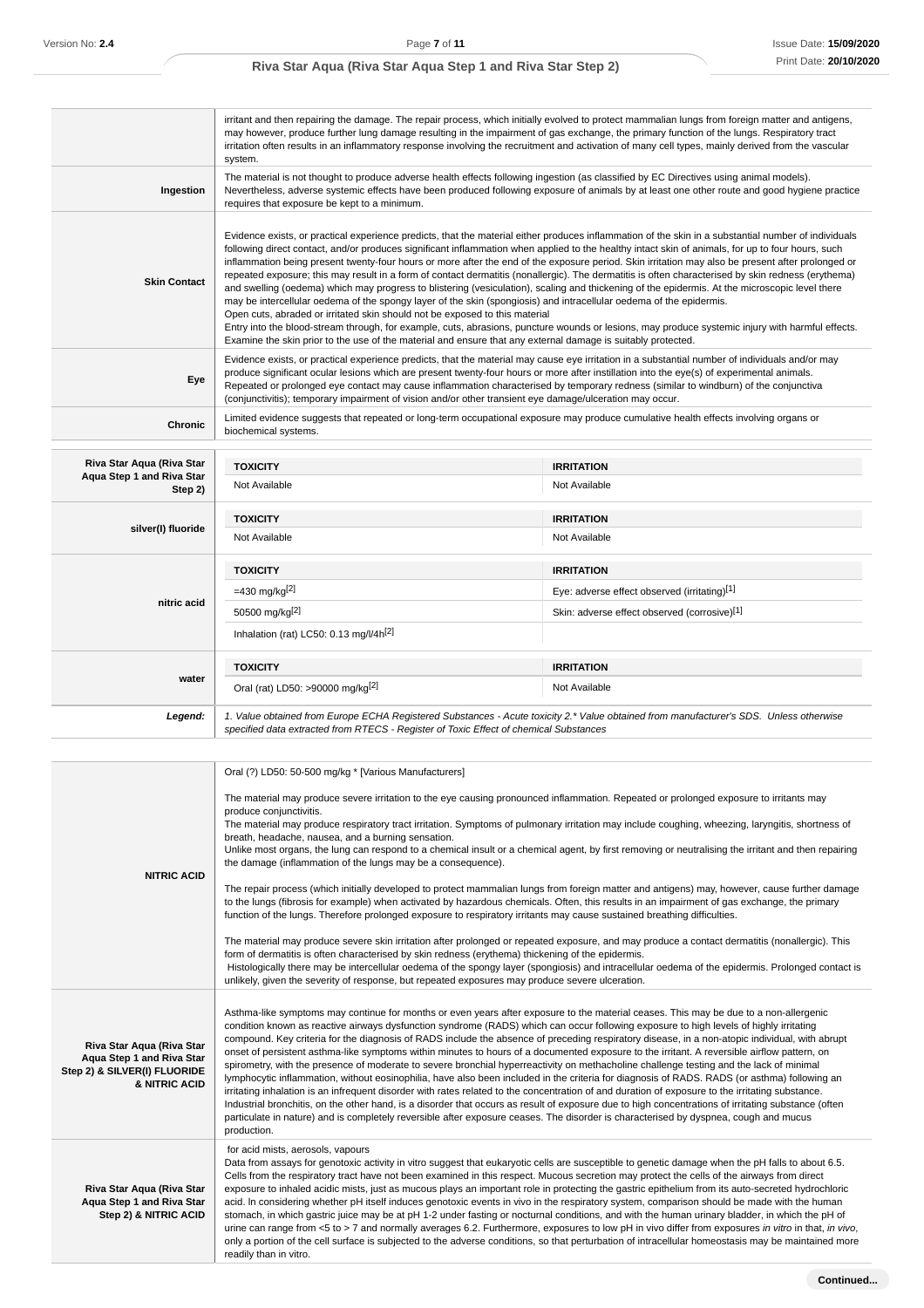| SILVER(I) FLUORIDE &<br><b>WATER</b>        | No significant acute toxicological data identified in literature search. |                                 |                                                                                                                                                                     |
|---------------------------------------------|--------------------------------------------------------------------------|---------------------------------|---------------------------------------------------------------------------------------------------------------------------------------------------------------------|
|                                             |                                                                          |                                 |                                                                                                                                                                     |
| <b>Acute Toxicity</b>                       | ×                                                                        | Carcinogenicity                 | ×                                                                                                                                                                   |
| <b>Skin Irritation/Corrosion</b>            | $\checkmark$                                                             | Reproductivity                  | ×                                                                                                                                                                   |
| <b>Serious Eye Damage/Irritation</b>        | $\checkmark$                                                             | <b>STOT - Single Exposure</b>   | ×                                                                                                                                                                   |
| <b>Respiratory or Skin</b><br>sensitisation | ×                                                                        | <b>STOT - Repeated Exposure</b> | ×                                                                                                                                                                   |
| <b>Mutagenicity</b>                         | ×                                                                        | <b>Aspiration Hazard</b>        | ×                                                                                                                                                                   |
|                                             |                                                                          | Legend:                         | $\blacktriangleright$ - Data either not available or does not fill the criteria for classification<br>$\blacktriangleright$ - Data available to make classification |

#### **SECTION 12 Ecological information**

#### **Toxicity**

| Not<br>Available | Not Available             | Not Available  | Not<br>Available | Not<br>Available        |
|------------------|---------------------------|----------------|------------------|-------------------------|
| Endpoint         | <b>Test Duration (hr)</b> | <b>Species</b> | Value            | <b>Source</b>           |
| Not<br>Available | Not Available             | Not Available  | Not<br>Available | Not<br>Available        |
| Endpoint         | <b>Test Duration (hr)</b> | <b>Species</b> | Value            | Source                  |
| <b>LC50</b>      | 96                        | Fish           | 1-354mg/L        | 2                       |
| <b>EC50</b>      | 48                        | Crustacea      | 490mg/L          | 2                       |
| <b>NOEC</b>      | 720                       | Fish           | 58mg/L           | $\overline{\mathbf{c}}$ |
| Endpoint         | <b>Test Duration (hr)</b> | <b>Species</b> | Value            | Source                  |
| Not<br>Available | Not Available             | Not Available  | Not<br>Available | Not<br>Available        |
|                  |                           |                |                  |                         |

Data 6. NITE (Japan) - Bioconcentration Data 7. METI (Japan) - Bioconcentration Data 8. Vendor Data

#### **Ecotoxicity:**

The tolerance of water organisms towards pH margin and variation is diverse. Recommended pH values for test species listed in OECD guidelines are between 6.0 and almost 9. Acute testing with fish showed 96h-LC50 at about pH 3.5

#### For silver and its compounds:

#### **Environmental fate:**

Silver is a rare but naturally occurring metal, often found deposited as a mineral ore in association with other elements. Emissions from smelting operations, manufacture and disposal of certain photographic and electrical supplies, coal combustion, and cloud seeding are some of the anthropogenic sources of silver in the biosphere. The global biogeochemical movements of silver are characterized by releases to the atmosphere, water, and land by natural and anthropogenic sources, long-range transport of fine particles in the atmosphere, wet and dry deposition, and sorption to soils and sediments.

In general, accumulation of silver by terrestrial plants from soils is low, even if the soil is amended with silver-containing sewage sludge or the plants are grown on tailings from silver mines, where silver accumulates mainly in the root systems.

The ability to accumulate dissolved silver varies widely between species. Some reported bioconcentration factors for marine organisms (calculated as milligrams of silver per kilogram fresh weight organism divided by milligrams of silver per litre of medium) are 210 in diatoms, 240 in brown algae, 330 in mussels, 2300 in scallops, and 18 700 in oysters, whereas bioconcentration factors for freshwater organisms have been reported to range from negligible in bluegills (Lepomis macrochirus) to 60 in daphnids; these values represent uptake of bioavailable silver in laboratory experiments. Laboratory studies with the less toxic silver compounds, such as silver sulfide and silver chloride, reveal that accumulation of silver does not necessarily lead to adverse effects. At concentrations normally encountered in the environment, food-chain biomagnification of silver in aquatic systems is unlikely. Elevated silver concentrations in biota occur in the vicinities of sewage outfalls, electroplating plants, mine waste sites, and silver iodide-seeded areas. Maximum concentrations recorded in field collections, in milligrams total silver per kilogram dry weight (tissue), were 1.5 in marine mammals (liver) (except Alaskan beluga whales Delphinapterus leucas, which had concentrations 2 orders of magnitude higher than those of other marine mammals), 6 in fish (bone), 14 in plants (whole), 30 in annelid worms (whole), 44 in birds (liver), 110 in mushrooms (whole), 185 in bivalve molluscs (soft parts), and 320 in gastropods (whole).

#### **Ecotoxicity:**

In general, silver ion was less toxic to freshwater aquatic organisms under conditions of low dissolved silver ion concentration and increasing water pH, hardness, sulfides, and dissolved and particulate organic loadings; under static test conditions, compared with flow-through regimens; and when animals were adequately nourished instead of being starved. Silver ions are very toxic to microorganisms. However, there is generally no strong inhibitory effect on microbial activity in sewage treatment plants because of reduced bioavailability due to rapid complexation and adsorption. Free silver ion was lethal to representative species of sensitive aquatic plants, invertebrates, and teleosts at nominal water concentrations of 1-5 ug/litre. Adverse effects occur on development of trout at concentrations as low as 0.17 ug/litre and on phytoplankton species composition and succession at 0.3-0.6 ug/litre.

A knowledge of the speciation of silver and its consequent bioavailability is crucial to understanding the potential risk of the metal. Measurement of free ionic silver is the only direct method that can be used to assess the likely effects of the metal on organisms. Speciation models can be used to assess the likely proportion of the total silver measured that is bioavailable to organisms. Unlike some other metals, background freshwater concentrations in pristine and most urban areas are well below concentrations causing toxic effects. Levels in most industrialized areas border on the effect concentration, assuming that conditions favour bioavailability. On the basis of available toxicity test results, it is unlikely that bioavailable free silver ions would ever be at sufficiently high concentrations to cause toxicity in marine environments.

No data were found on effects of silver on wild birds or mammals. Silver was harmful to poultry (tested as silver nitrate) at concentrations as low as 100 mg total silver/litre in drinking-water or 200 mg total silver/kg in diets. Sensitive laboratory mammals were adversely affected at total silver concentrations (added as silver nitrate) as low as 250 ug/litre in drinking-water (brain histopathology), 6 mg/kg in diet (high accumulations in kidneys and liver), or 13.9 mg/kg body weight (lethality).

#### Silver and Silver Compounds; Concise International Chemical Assessment Document (CICAD) 44 IPCS InChem (WHO)

'The transport of silver through estuarine and coastal marine systems is dependent on biological uptake and incorporation. Uptake by phytoplankton is rapid, in proportion to silver concentration and inversely proportional to salinity. In contrast to studies performed with other toxic metals, sliver availability appears to be controlled by both the free silver ion concentration and the concentration of other silver complexes. Silver incorporated by phytoplankton is not lost as salinity increase; as a result silver associated with cellular material is largely retained within the estuary. Phytoplankton exhibit a variable sensitivity to silver. Sensitive species exhibit a marked delay in the onset of growth in response to silver at low concentrations, even though maximum growth rates are similar to controls. A delay in the onset of growth reduces the ability of a population to respond to short-term favourable conditions and to succeed within th community.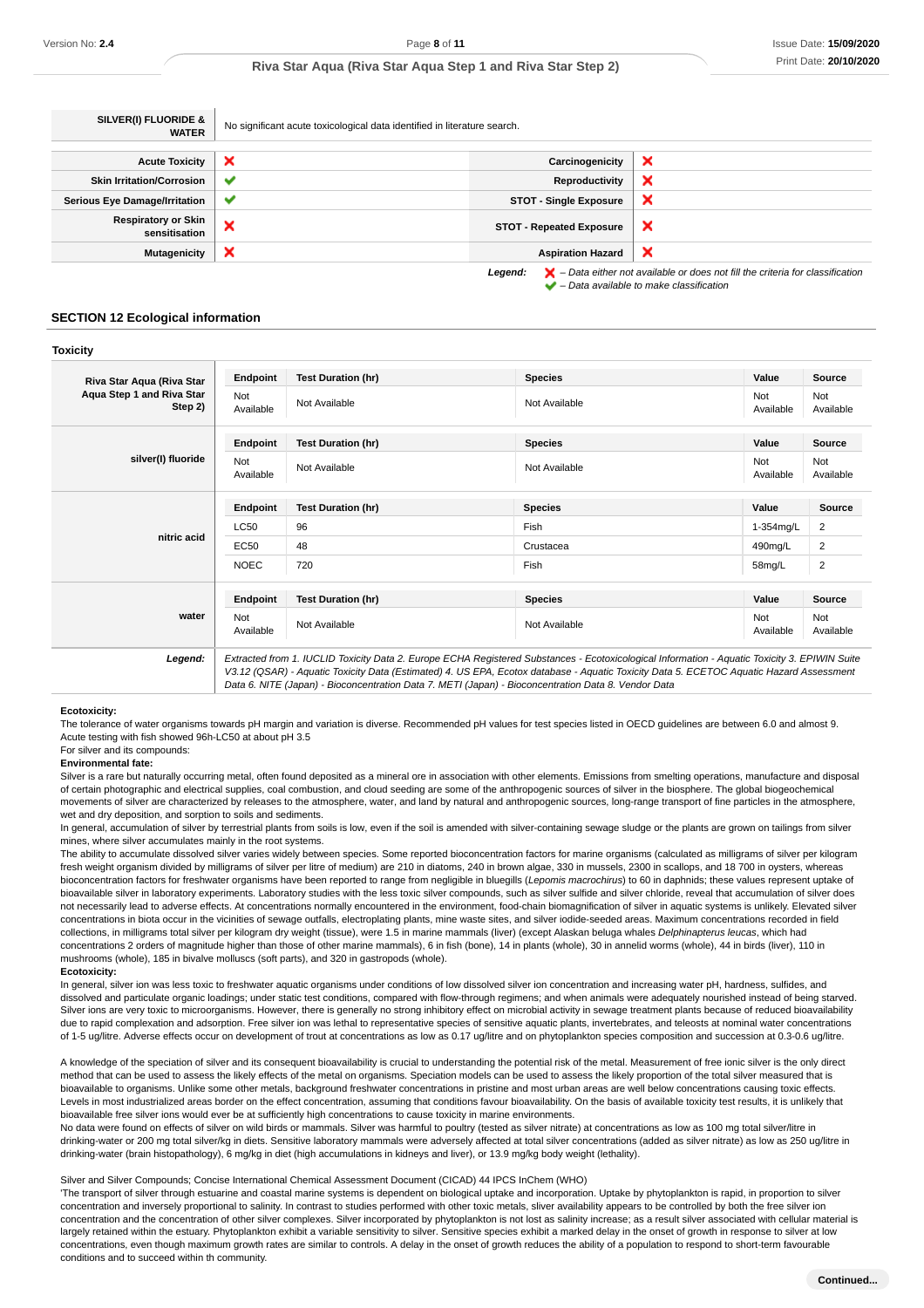James G. Saunders and George R Abbe: Aquatic Toxicology and Environmental Fate; ASTM STP 1007, 1989, pp 5-18

Although small amounts of fluorides are conceded to have beneficial effects, two forms of chronic toxic effect, dental fluorosis and skeletal fluorosis may be caused by excessive intake over long periods. Fluorides are absorbed by humans following inhalation of workplace and ambient air that has been contaminated, ingestion of drinking water and foods and dermal contact.

Fluoride accumulates, food-dependently in skeletal tissues of both aquatic and terrestrial vertebrates and invertebrates. Bioaccumulation occurs in marine organisms and, to a lesser extend, fresh water organisms. Reported BCF-values for marine organisms range up to approximately 150 and 60 for fish and crustacea, respectively. The most important exposure route for plants is uptake from the atmosphere. Concentrations in plants in the vicinity of a HF production plant range up to approximately 200 mg/kg, with mean levels between 20 and 50 mg/kg dry weight. Generally, lowest fluoride levels are found in herbivores and (somewhat) higher levels in predators. Fluorides have been shown to accumulate in animals that consume fluoride-containing foliage However, accumulation is primarily in skeletal tissue and therefore, it is unlikely that fluoride will biomagnify up the food chain.

Both hydrogen fluoride and particulate fluorides will be transported in the atmosphere and deposited on land or water by wet and dry deposition. Non-volatile inorganic fluoride particulates are removed from the atmosphere via condensation or nucleation processes. Fluorides adsorbed on particulate matter in the atmosphere are generally stable and are not readily hydrolysed, although they may be degraded by radiation if they persist in the atmosphere. Fluorine and the silicon fluorides (fluosilicates, silicofluorides) are hydrolysed in the atmosphere to form hydrogen fluoride. Hydrogen fluoride may combine with water vapour to produce an aerosol or fog of aqueous hydrofluoric acid. Based upon available data, inorganic fluoride compounds, with the exception of sulfur hexafluoride, are not expected to remain in the troposphere for long periods or to migrate to the stratosphere. Estimates of the residence time of sulfur hexafluoride in the atmosphere range from 500 to several thousand years. Fluoride in aerosols can be transported over large distances by wind or as a result of atmospheric turbulence. The distance travelled is determined by the deposition velocity of both the gaseous hydrogen fluoride and the fluorides in particulate form. Atmospheric fluorides may be transported to soils and surface waters through both wet and dry deposition processes.

Fluorides undergo transformations in soil and water, forming complexes and binding strongly to soil and sediment.

In water, the transport and transformation of inorganic fluorides are influenced by pH, water hardness and the presence of ion-exchange materials such as clays. In natural water, fluoride forms strong complexes with aluminum in water, and fluorine chemistry in water is largely regulated by aluminum concentration and pH. Below pH 5, fluoride is almost entirely complexed with aluminum and consequently, the concentration of free F- is low. As the pH increases, Al-OH complexes dominate over Al-F complexes and the free F- levels increase. Fluoride forms stable complexes with calcium and magnesium, which are present in sea water. Calcium carbonate precipitation dominates the removal of dissolved fluoride from sea water. The residence time for fluoride in ocean sediment is calculated to be 2-3 million years. Fluorosilicic acid and hydrofluoric acid in high aquatic concentrations such as may be found in industrial waste ponds may volatilise, releasing silicon tetrafluoride and hydrogen fluoride into the atmosphere.

Solubilisation of inorganic fluorides from minerals may also be enhanced by the presence of ion-exchange materials (e.g., bentonite clays and humic acid). Once dissolved, inorganic fluorides remain in solution under conditions of low pH and hardness and in the presence of ion-exchange material. Soluble inorganic fluorides may also form aerosols at the air?water interface or vaporise into the atmosphere whereas undissolved species generally undergo sedimentation.

Factors that influence the mobility of inorganic fluorides in soil are pH and the formation of aluminium and calcium complexes In more acidic soils, concentrations of inorganic fluoride were considerably higher in the deeper horizons. The low affinity of fluorides for organic material results in leaching from the more acidic surface horizon and increased retention by clay minerals and silts in the more alkaline, deeper horizons. The maximum adsorption of fluoride to soil was reported to occur at pH 5.5. In acidic soils with pH below 6, most of the fluoride is in complexes with either aluminium or iron. Fluoride in alkaline soils at pH 6.5 and above is almost completely fixed in soils as calcium fluoride, if sufficient calcium carbonate is available. Fluoride is extremely immobile in soil, as determined by lysimeter experiments.

Populations living in areas with high fluoride levels in groundwater may be exposed to higher levels of fluorides in their drinking water or in beverages prepared with the water. Among these populations, outdoor laborers, people living in hot climates, and people with polydipsia will generally have the greatest daily intake of fluorides because they consume greater amounts of water.

Foods characteristically high in fluoride content are certain types of fish and seafood (1.9-28.5 mg/kg), especially those types in which the bones are consumed, bone products such as bone meal and gelatin, and tea, which contains approximately 0.52 mg fluoride/cup

Fluoride is mainly absorbed by the body in the form of hydrogen fluoride, which has a pKa of 3.45. That is, when ionic fluoride enters the acidic environment of the stomach lumen, it is largely converted into hydrogen fluoride. Most of the fluoride that is not absorbed from the stomach will be rapidly absorbed from the small intestine. **DO NOT** discharge into sewer or waterways.

#### **Persistence and degradability**

| nai<br>edient                                | Vater/Soil<br>. | <b>Doroir</b><br>∴ A⊮ |
|----------------------------------------------|-----------------|-----------------------|
| the contract of the contract of the<br>water | LOW             | LOW                   |

#### **Bioaccumulative potential**

| Ingredient | <b>Bioaccumulation</b>  |
|------------|-------------------------|
| water      | LOW (LogKOW = $-1.38$ ) |
|            |                         |

### **Mobility in soil**

| Ingredient | <b>Mobility</b>   |
|------------|-------------------|
| water      | $OW (KOC = 14.3)$ |

### **SECTION 13 Disposal considerations**

#### **Waste treatment methods**

### **SECTION 14 Transport information**

| <b>Labels Required</b>            |                |  |
|-----------------------------------|----------------|--|
| Marine Pollutant   Not Applicable |                |  |
| <b>HAZCHEM</b>                    | Not Applicable |  |

#### **Land transport (ADG): NOT REGULATED FOR TRANSPORT OF DANGEROUS GOODS**

### **Air transport (ICAO-IATA / DGR): NOT REGULATED FOR TRANSPORT OF DANGEROUS GOODS**

#### **Sea transport (IMDG-Code / GGVSee): NOT REGULATED FOR TRANSPORT OF DANGEROUS GOODS**

#### **Transport in bulk according to Annex II of MARPOL and the IBC code**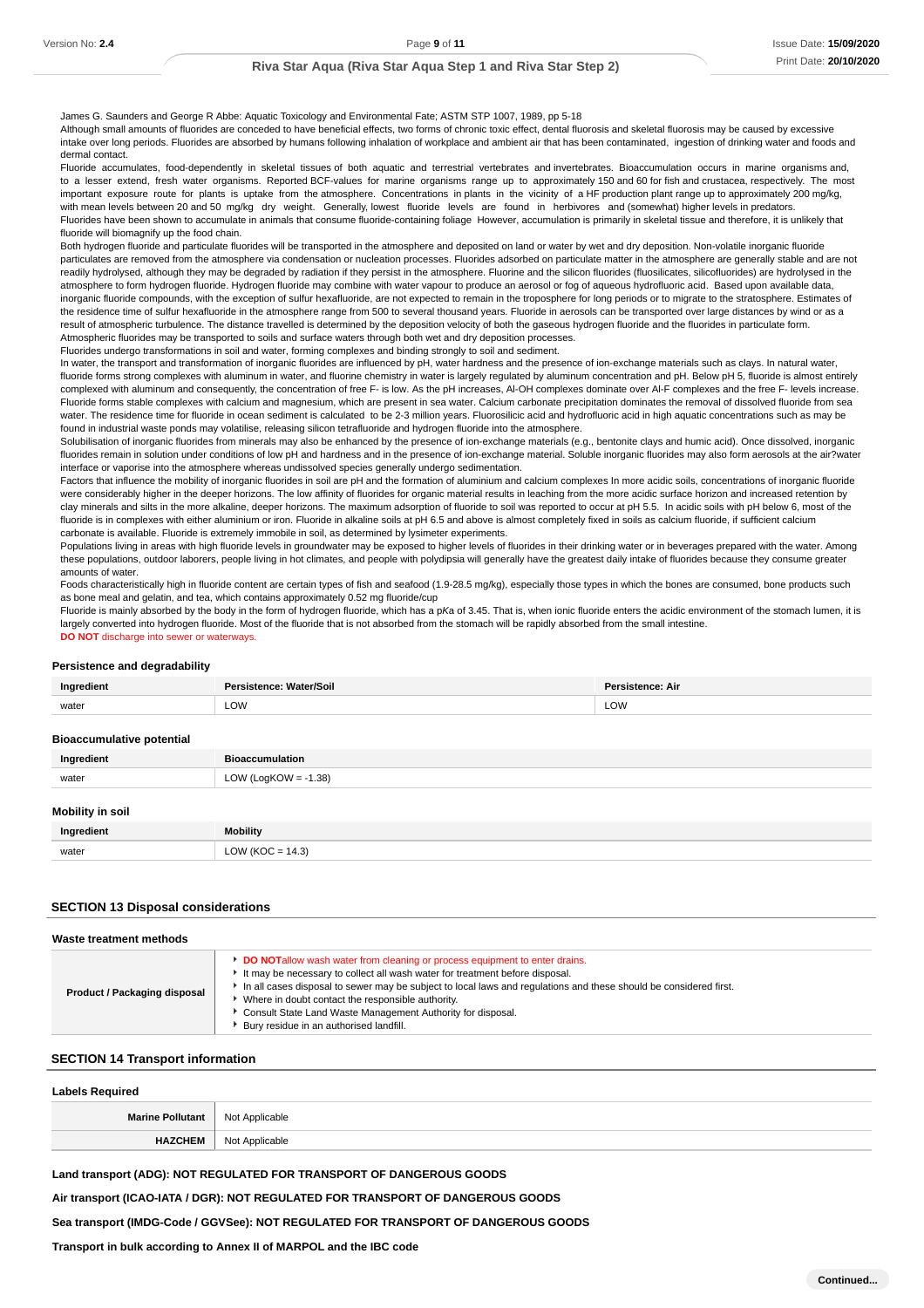Not Applicable

### **SECTION 15 Regulatory information**

| Safety, health and environmental regulations / legislation specific for the substance or mixture |                                                                                                                                                                                                            |  |  |  |  |
|--------------------------------------------------------------------------------------------------|------------------------------------------------------------------------------------------------------------------------------------------------------------------------------------------------------------|--|--|--|--|
| silver(I) fluoride is found on the following regulatory lists                                    |                                                                                                                                                                                                            |  |  |  |  |
| Australian Inventory of Industrial Chemicals (AIIC)                                              |                                                                                                                                                                                                            |  |  |  |  |
|                                                                                                  | International Agency for Research on Cancer (IARC) - Agents Classified by the IARC Monographs                                                                                                              |  |  |  |  |
| nitric acid is found on the following regulatory lists                                           |                                                                                                                                                                                                            |  |  |  |  |
| Australia Hazardous Chemical Information System (HCIS) - Hazardous Chemicals                     |                                                                                                                                                                                                            |  |  |  |  |
| Australia Standard for the Uniform Scheduling of Medicines and Poisons (SUSMP) - Schedule 5      |                                                                                                                                                                                                            |  |  |  |  |
| Australian Inventory of Industrial Chemicals (AIIC)                                              |                                                                                                                                                                                                            |  |  |  |  |
| water is found on the following regulatory lists                                                 |                                                                                                                                                                                                            |  |  |  |  |
| Australian Inventory of Industrial Chemicals (AIIC)                                              |                                                                                                                                                                                                            |  |  |  |  |
|                                                                                                  |                                                                                                                                                                                                            |  |  |  |  |
| <b>National Inventory Status</b>                                                                 |                                                                                                                                                                                                            |  |  |  |  |
| <b>National Inventory</b>                                                                        | <b>Status</b>                                                                                                                                                                                              |  |  |  |  |
| Australia - AIIC                                                                                 | Yes                                                                                                                                                                                                        |  |  |  |  |
| Australia - Non-Industrial Use                                                                   | No (silver(I) fluoride; nitric acid; water)                                                                                                                                                                |  |  |  |  |
| Canada - DSL                                                                                     | No (silver(I) fluoride)                                                                                                                                                                                    |  |  |  |  |
| Canada - NDSL                                                                                    | No (nitric acid; water)                                                                                                                                                                                    |  |  |  |  |
| China - IECSC                                                                                    | No (silver(I) fluoride)                                                                                                                                                                                    |  |  |  |  |
| Europe - EINEC / ELINCS / NLP                                                                    | Yes                                                                                                                                                                                                        |  |  |  |  |
| Japan - ENCS                                                                                     | Yes                                                                                                                                                                                                        |  |  |  |  |
| Korea - KECI                                                                                     | Yes                                                                                                                                                                                                        |  |  |  |  |
| New Zealand - NZIoC                                                                              | Yes                                                                                                                                                                                                        |  |  |  |  |
| Philippines - PICCS                                                                              | No (silver(I) fluoride)                                                                                                                                                                                    |  |  |  |  |
| USA - TSCA                                                                                       | Yes                                                                                                                                                                                                        |  |  |  |  |
| Taiwan - TCSI                                                                                    | Yes                                                                                                                                                                                                        |  |  |  |  |
| Mexico - INSQ                                                                                    | No (silver(I) fluoride)                                                                                                                                                                                    |  |  |  |  |
| Vietnam - NCI                                                                                    | Yes                                                                                                                                                                                                        |  |  |  |  |
| Russia - ARIPS                                                                                   | Yes                                                                                                                                                                                                        |  |  |  |  |
| Legend:                                                                                          | $Yes = All CAS declared ingredients are on the inventory$<br>No = One or more of the CAS listed ingredients are not on the inventory and are not exempt from listing(see specific ingredients in brackets) |  |  |  |  |

### **SECTION 16 Other information**

| at |                        |
|----|------------------------|
|    | .                      |
| лн | $\ddotsc$<br>(17)<br>. |

### **SDS Version Summary**

| Version   | Date            | <b>Sections Updated</b>        |
|-----------|-----------------|--------------------------------|
| 0.4.1.1.1 | 14/09/2020<br>. | Ingredients, Name<br>$-1$<br>. |

### **Other information**

Classification of the preparation and its individual components has drawn on official and authoritative sources as well as independent review by SDI Limited using available literature references.

The SDS is a Hazard Communication tool and should be used to assist in the Risk Assessment. Many factors determine whether the reported Hazards are Risks in the workplace or other settings. Risks may be determined by reference to Exposures Scenarios. Scale of use, frequency of use and current or available engineering controls must be considered.

#### **Definitions and abbreviations**

PC-TWA: Permissible Concentration-Time Weighted Average PC-STEL: Permissible Concentration-Short Term Exposure Limit IARC: International Agency for Research on Cancer ACGIH: American Conference of Governmental Industrial Hygienists STEL: Short Term Exposure Limit TEEL: Temporary Emergency Exposure Limit。 IDLH: Immediately Dangerous to Life or Health Concentrations OSF: Odour Safety Factor NOAEL :No Observed Adverse Effect Level LOAEL: Lowest Observed Adverse Effect Level TLV: Threshold Limit Value LOD: Limit Of Detection OTV: Odour Threshold Value BCF: BioConcentration Factors BEI: Biological Exposure Index

The information contained in the Safety Data Sheet is based on data considered to be accurate, however, no warranty is expressed or implied regarding the accuracy of the data or